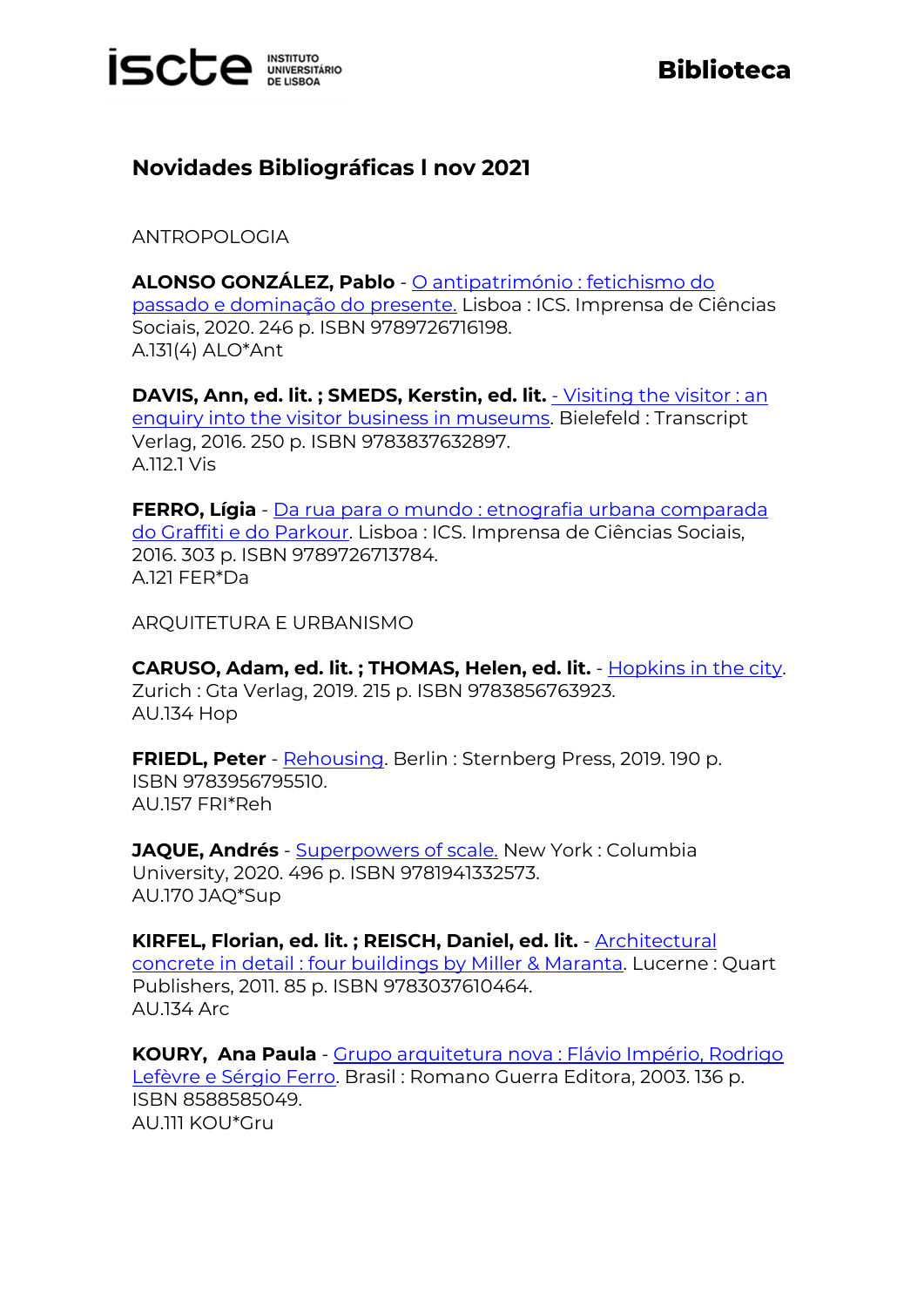

**RUEDA JIMÉNEZ, Óscar** - [Bekleidung : los trajes de la arquitectura.](https://catalogo.biblioteca.iscte-iul.pt/cgi-bin/koha/opac-detail.pl?biblionumber=112191) Barcelona : Fundacion Arquia, 2015. 225 p. ISBN 9788494034381. AU.113.6 RUE\*Bek

**SAITO, Yutaka** - [Aalto : 10 selected houses.](https://catalogo.biblioteca.iscte-iul.pt/cgi-bin/koha/opac-detail.pl?biblionumber=112413) Tokyo : Toto , 2008. 395 p. ISBN 9784887062900. AU.157 SAI\*Aal

**STEVENS, Sara** - [Developing expertise : architecture and real estate in](https://catalogo.biblioteca.iscte-iul.pt/cgi-bin/koha/opac-detail.pl?biblionumber=112141)  [metropolitan america.](https://catalogo.biblioteca.iscte-iul.pt/cgi-bin/koha/opac-detail.pl?biblionumber=112141) New Haven : Yale University Press, 2016. 280 p. ISBN 9780300209938. AU.172 STE\*Dev

**SUÁREZ MANSILLA, Luis** - [Estrategias y efectos de escala.](https://catalogo.biblioteca.iscte-iul.pt/cgi-bin/koha/opac-detail.pl?biblionumber=112192) Barcelona : Fundación Arquia, 2019. 245 p. ISBN 9788409055715. AU.111 SUA\*Est

**TOUKAN, Oraib** - Sundry modernism : materials for a study of [palestinian modernism.](https://catalogo.biblioteca.iscte-iul.pt/cgi-bin/koha/opac-detail.pl?biblionumber=112232) Berlin : Sternberg Press, 2017. 248 p. ISBN 9783956793745 AU.113.6 TOU\*Sun

**WOLLHEIM, Richard** - [A arte e seus objetos.](https://catalogo.biblioteca.iscte-iul.pt/cgi-bin/koha/opac-detail.pl?biblionumber=112598) São Paulo : Martins Fontes, 2015. 247 p. ISBN 9788580632255 AU.011 WOL\*Art

CIÊNCIA E TECNOLOGIAS DA INFORMAÇÃO

**RUSSELL, Stuart J. ; NORVIG, Peter, co-aut**. - [Artificial intelligence : a](https://catalogo.biblioteca.iscte-iul.pt/cgi-bin/koha/opac-detail.pl?biblionumber=112185)  [modern approach.](https://catalogo.biblioteca.iscte-iul.pt/cgi-bin/koha/opac-detail.pl?biblionumber=112185) Hoboken : Pearson, 2021. XVII, 1069 p. ISBN 9780134610993. CTI.161 RUS\*Art 4ªed.

DIREITO

**CONGRESO INTERNACIONAL UNIVERSIDAD COMPLUTENSE DE MADRID, 2019** - [Nuevas tendencias del derecho europeo y del](https://catalogo.biblioteca.iscte-iul.pt/cgi-bin/koha/opac-detail.pl?biblionumber=112227)  [derecho español de sociedades : Congreso Internacional, Universidad](https://catalogo.biblioteca.iscte-iul.pt/cgi-bin/koha/opac-detail.pl?biblionumber=112227)  [Complutense de Madrid, 6 y 7 de junio de 2019.](https://catalogo.biblioteca.iscte-iul.pt/cgi-bin/koha/opac-detail.pl?biblionumber=112227) Madrid : Universidad Complutense. Facultad de Derecho. Servicio de Publicaciones , 2019. 367 p. ISBN 9788484812173. D.132 CON\*Nue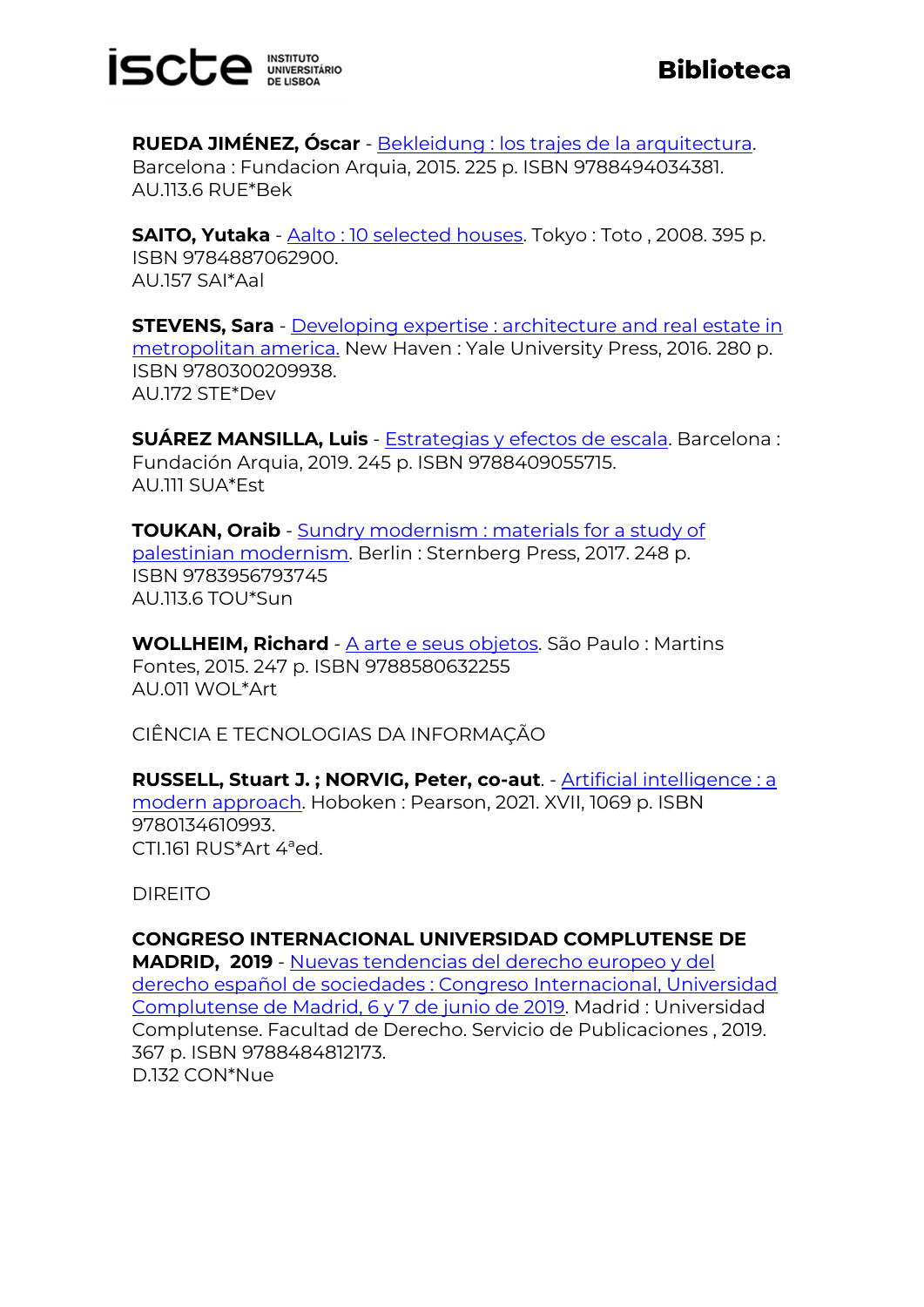

**VALDÉS PONS, Silvia** - [El contrato de cash pooling en los grupos de](https://catalogo.biblioteca.iscte-iul.pt/cgi-bin/koha/opac-detail.pl?biblionumber=112226)  [sociedades : aspectos contractuales, societarios y concursales.](https://catalogo.biblioteca.iscte-iul.pt/cgi-bin/koha/opac-detail.pl?biblionumber=112226) Cizur Menor : Aranzadi, 2021. 483 p. ISBN 9788413463490. D.132 VAL\*Con

ECONOMIA

**CRESPO, Nuno ; SIMÕES, Nádia, co-aut**. - [Uma viagem ao mundo](https://catalogo.biblioteca.iscte-iul.pt/cgi-bin/koha/opac-detail.pl?biblionumber=113213) das ideias económicas [: 100 questões para entender a economia.](https://catalogo.biblioteca.iscte-iul.pt/cgi-bin/koha/opac-detail.pl?biblionumber=113213) Coimbra : Conjuntura Actual Editora, 2021. 239 p. ISBN 9789896945510. E.110 CRE\*Via

**VAGUE, Richard** - [A brief history of Doom : two hundred years of](https://catalogo.biblioteca.iscte-iul.pt/cgi-bin/koha/opac-detail.pl?biblionumber=112121)  [financial crise.](https://catalogo.biblioteca.iscte-iul.pt/cgi-bin/koha/opac-detail.pl?biblionumber=112121) Philadelphia : University of Pennsylvania Press, 2019. 240 p. ISBN 9780812251777. E.113 VAG\*Bri

ESTUDOS AFRICANOS

**CRUZ, Bernardo Pinto da, ed. lit**. - [\(Des\)controlo em Luanda :](https://catalogo.biblioteca.iscte-iul.pt/cgi-bin/koha/opac-detail.pl?biblionumber=113019)  [urbanismo, polícia e lazer nos musseques do Império.](https://catalogo.biblioteca.iscte-iul.pt/cgi-bin/koha/opac-detail.pl?biblionumber=113019) [S.l.] : Outro Modo Cooperativa Cultural, 2020. 232 p. ISBN 9789895488247. EA.AAU 1 Des

**DIREITO, Bárbara** - [Terra e colonialismo em Moçambique : a região de](https://catalogo.biblioteca.iscte-iul.pt/cgi-bin/koha/opac-detail.pl?biblionumber=112367)  [Manica e Sofala sob a companhia de Moçambique, 1892-1942.](https://catalogo.biblioteca.iscte-iul.pt/cgi-bin/koha/opac-detail.pl?biblionumber=112367) Lisboa : ICS. Imprensa de Ciências Sociais, 2020. 306 p. ISBN 9789726716228. EA.AAU 6 DIR\*Ter

## **GESTÃO**

**ISAÍAS, Pedro, co-aut**. - [E-Business e economia digital : desafios e](https://catalogo.biblioteca.iscte-iul.pt/cgi-bin/koha/opac-detail.pl?biblionumber=112268)  [oportunidades num contexto global.](https://catalogo.biblioteca.iscte-iul.pt/cgi-bin/koha/opac-detail.pl?biblionumber=112268) Lisboa : Edições Sílabo, 2021. 318 p. ISBN 9785611534. G.127 ISA\*E-Bu 2ªed

HISTÓRIA

**CASTRO, Mariana Reis de** - [Contrabando e contrabandistas : Elvas na](https://catalogo.biblioteca.iscte-iul.pt/cgi-bin/koha/opac-detail.pl?biblionumber=112361)  [Primeira Guerra Mundial.](https://catalogo.biblioteca.iscte-iul.pt/cgi-bin/koha/opac-detail.pl?biblionumber=112361) Lisboa : ICS. Imprensa de Ciências Sociais, 2019. 242 p. ISBN 9789726715283. H.133 CAS\*Con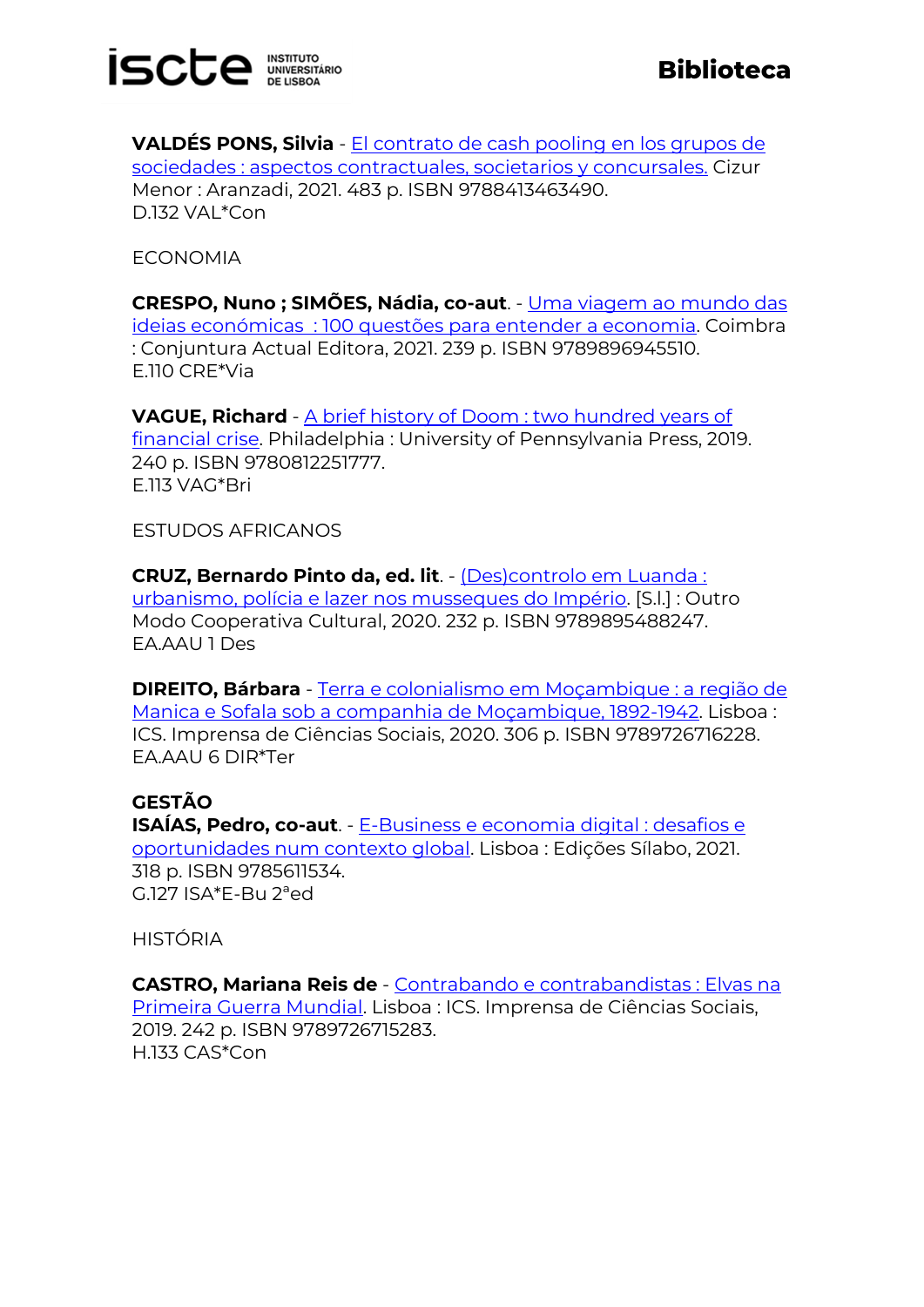

**COLLEY, Linda** - The gun, the ship and the pen : warfare, constitutions [and the making of the modern world.](https://catalogo.biblioteca.iscte-iul.pt/cgi-bin/koha/opac-detail.pl?biblionumber=112791) London: Profile Books, 2021. [8], 502 p. ISBN 9781846684975. H.122(2) COL\*Gun

**DUPONT, Alexandre** - [Une internationale blanche : histoire d'une](https://catalogo.biblioteca.iscte-iul.pt/cgi-bin/koha/opac-detail.pl?biblionumber=112733)  [mobilisation royaliste entre France et Espagne dans les années 1870.](https://catalogo.biblioteca.iscte-iul.pt/cgi-bin/koha/opac-detail.pl?biblionumber=112733) Paris : Éditions de la Sorbonne, 2020. 419 p. ISBN 9781035105358. H.123(4) DUP\*Int

**FABRE, Pierre-Antoine, ed. lit. ; RURALE, Flavio, ed. lit.** - [The](https://catalogo.biblioteca.iscte-iul.pt/cgi-bin/koha/opac-detail.pl?biblionumber=112228)  [Acquaviva Project : Claudio Acquaviva's Generalate \(1581-1615\) and the](https://catalogo.biblioteca.iscte-iul.pt/cgi-bin/koha/opac-detail.pl?biblionumber=112228)  [emergence of Modern Catholicism.](https://catalogo.biblioteca.iscte-iul.pt/cgi-bin/koha/opac-detail.pl?biblionumber=112228) Boston : Institute of Jesuit Sources, 2017. 410 p. ISBN 9780997282382. H.122(0) Acq

**FEROS, Antonio** - Speaking of Spain : the revolution of race and nation [in the hispanic world.](https://catalogo.biblioteca.iscte-iul.pt/cgi-bin/koha/opac-detail.pl?biblionumber=112794) London : Harvard University Press, 2017. [7], 367 p. ISBN 9780674045514. H.123(2) FER\*Spe

**JAINCHILL, Andrew** - [Reimagining politics after the terror.](https://catalogo.biblioteca.iscte-iul.pt/cgi-bin/koha/opac-detail.pl?biblionumber=112787) Ithaca: Corbell University Press, 2008. XII, 317 p. ISBN 9780801446696. H.123(4) JAI\*Rei

**LAURENCE, Jonathan** - Coping with defeat : sunni islam, roman [catholicism, and the modern state.](https://catalogo.biblioteca.iscte-iul.pt/cgi-bin/koha/opac-detail.pl?biblionumber=112792) Princeton : Princeton University Press, 2021. XXVI, 578, [1] p. ISBN 9780691172125. H.122(0) LAU\*Cop

**ROBERTSON, Ritchie** - [The enlightenment : the pursuit of happiness,](https://catalogo.biblioteca.iscte-iul.pt/cgi-bin/koha/opac-detail.pl?biblionumber=112899)  [1680-1790.](https://catalogo.biblioteca.iscte-iul.pt/cgi-bin/koha/opac-detail.pl?biblionumber=112899) London : Allen Lane, 2020. XXII, 984 p. ISBN 9780241004821. H.122(4) ROB\*Enl

**SARAIVA, Tiago, ed. lit. ; MACEDO, Marta, ed. lit.** - [Capital científica :](https://catalogo.biblioteca.iscte-iul.pt/cgi-bin/koha/opac-detail.pl?biblionumber=112362)  [práticas da ciência em Lisboa e a história contemporânea de Portugal.](https://catalogo.biblioteca.iscte-iul.pt/cgi-bin/koha/opac-detail.pl?biblionumber=112362) Lisboa : ICS. Imprensa de Ciências Sociais, 2019. 410 p. ISBN 9789726715405. H.133 Cap

**SAWYER, Stephen W.** - [Adolphe Thiers : la contigence et le pouvoir.](https://catalogo.biblioteca.iscte-iul.pt/cgi-bin/koha/opac-detail.pl?biblionumber=112734) Malakoff : Armand Colin, 2018. 267 p. ISBN 9782200294458. H.101 SAW\*Ado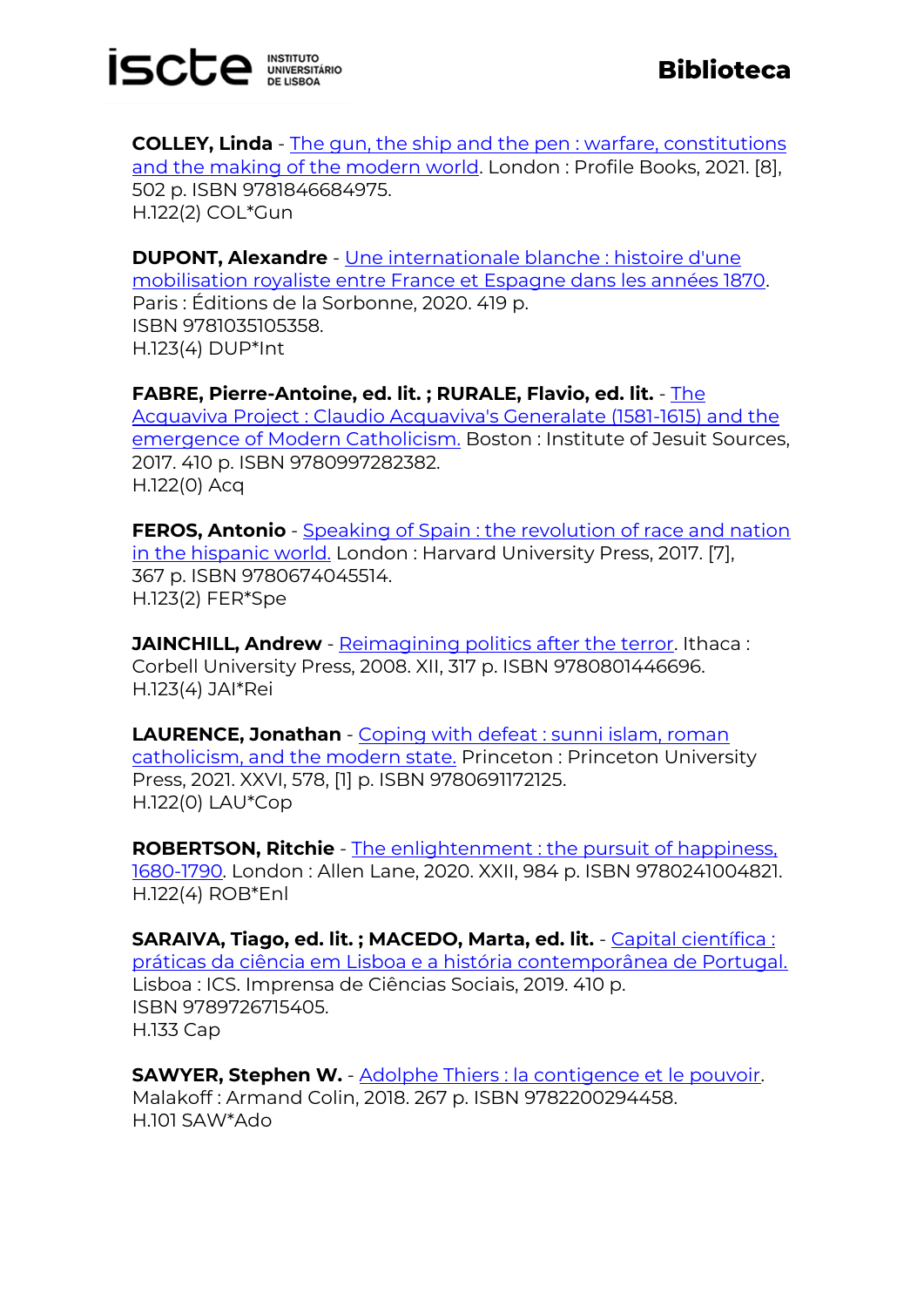

**SCHWARTZ, Stuart B.** - Blood and boundaries : the limits of religious [and racial exclusion in early modern Latin America.](https://catalogo.biblioteca.iscte-iul.pt/cgi-bin/koha/opac-detail.pl?biblionumber=112788) Waltham: Brandeis University Press, 2020. 184, [3] p. ISBN 9781684580200. H.123(2) SCH\*Blo

**SEWELL JUNIOR, William H.** - [Capitalism and the emergence of civic](https://catalogo.biblioteca.iscte-iul.pt/cgi-bin/koha/opac-detail.pl?biblionumber=112790)  [equality in eighteenth-century France.](https://catalogo.biblioteca.iscte-iul.pt/cgi-bin/koha/opac-detail.pl?biblionumber=112790) Chicago : The University of Chicago Press, 2021. [7], 412 p. ISBN 9780226770468. H.123(4) SEW\*Cap

**VALÉRIO, Nuno** - A expansão portuguesa [: uma história económica.](https://catalogo.biblioteca.iscte-iul.pt/cgi-bin/koha/opac-detail.pl?biblionumber=112912) Parede : Principia, 2021. 544 p. ISBN 9789897162701. H.132 VAL\*Exp

**PSICOLOGIA** 

**VAN LANGE, Paul A. M., ed. lit. ; HIGGINS, E. Tory, ed. lit. ; KRUGLANSKI, Arie W., ed. lit**. - [Social psychology : handbook](https://catalogo.biblioteca.iscte-iul.pt/cgi-bin/koha/opac-detail.pl?biblionumber=112111) of basic [principles.](https://catalogo.biblioteca.iscte-iul.pt/cgi-bin/koha/opac-detail.pl?biblionumber=112111) New York : The Guilford Press, 2021. 638 p. ISBN 9781462543984. PS.110 Soc 3ªed

**SOCIOLOGIA** 

**ALMEIDA, Maria Isabel Mendes de, ed. lit. ; PAIS, José Machado, ed. lit.** - [Criatividade profissionalização : jovens, subjectividades e](https://catalogo.biblioteca.iscte-iul.pt/cgi-bin/koha/opac-detail.pl?biblionumber=112386)  [horizontes profissionais.](https://catalogo.biblioteca.iscte-iul.pt/cgi-bin/koha/opac-detail.pl?biblionumber=112386) Lisboa : ICS. Imprensa de Ciências Sociais, 2013. 227 p. ISBN 9789726713159. S.183 Cri

**BALSA, Casimiro, ed. lit**. - [Difração normativa, comportamentos](https://catalogo.biblioteca.iscte-iul.pt/cgi-bin/koha/opac-detail.pl?biblionumber=109478)  [escondidos e identidades transversais.](https://catalogo.biblioteca.iscte-iul.pt/cgi-bin/koha/opac-detail.pl?biblionumber=109478) Lisboa : Edições Húmus, 2019. 249 p. ISBN 9789897554599. S.114 Dif

**BOGENSCHNEIDER, Karen ; CORBETT, Thomas J., co-aut.** - [Evidence](https://catalogo.biblioteca.iscte-iul.pt/cgi-bin/koha/opac-detail.pl?biblionumber=112119)[based policymaking : envisioning a new era of theory, research, and](https://catalogo.biblioteca.iscte-iul.pt/cgi-bin/koha/opac-detail.pl?biblionumber=112119)  [practice.](https://catalogo.biblioteca.iscte-iul.pt/cgi-bin/koha/opac-detail.pl?biblionumber=112119) New York : Routledge, 2021. 407 p. ISBN 9780367523855. S.191 BOG\*Evi

**CHENOWETH, Erica** - [Civil resistance : what everyone needs to](https://catalogo.biblioteca.iscte-iul.pt/cgi-bin/koha/opac-detail.pl?biblionumber=112785)  [know®.](https://catalogo.biblioteca.iscte-iul.pt/cgi-bin/koha/opac-detail.pl?biblionumber=112785) Oxford : Oxford University Press, 2021. XXVI, 334 p. ISBN 9780190244408. S.195 CHE\*Civ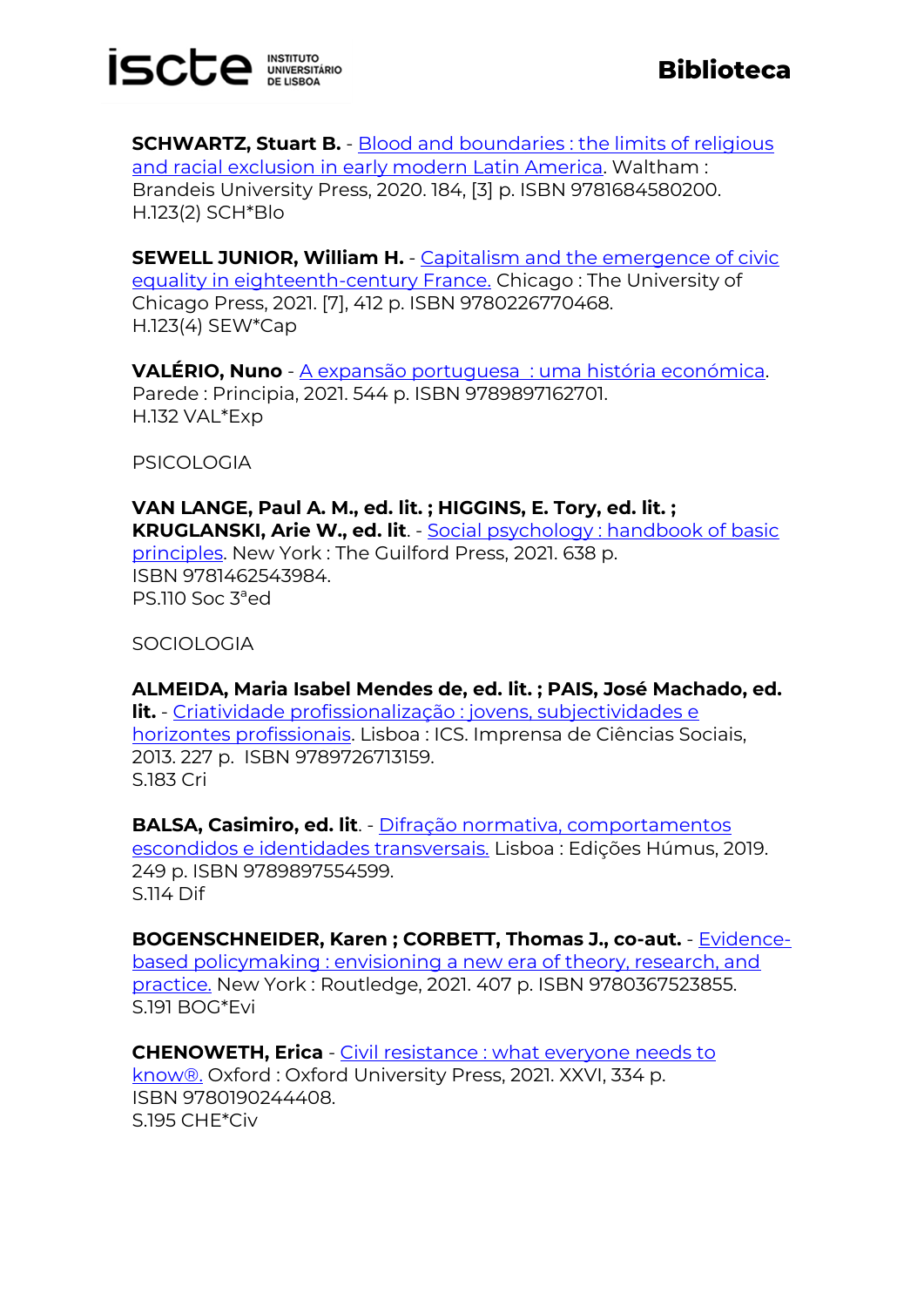

**CLEMENS, Elisabeth S. - Civic Gifts : voluntarism and the making of** [the American nation-state.](https://catalogo.biblioteca.iscte-iul.pt/cgi-bin/koha/opac-detail.pl?biblionumber=112793) Chicago : The University of Chicago Press, 2020. [5], 428 p. ISBN 9780226670836. S.203 CLE\*Civ

**CORNELL, Agnes ; MOLLER, Jorgen, co-aut. ; SKAANING, Svend-Erik, co-aut.** - Democratic stability in an age of crisis : reassessing the [interwar period.](https://catalogo.biblioteca.iscte-iul.pt/cgi-bin/koha/opac-detail.pl?biblionumber=112786) Oxford : 2020. XVIII, 263 p. ISBN 9780198858249. S.193 COR\*Dem

**CUNHA, Alice** - [Dossiê adesão : história do alargamento da CEE a](https://catalogo.biblioteca.iscte-iul.pt/cgi-bin/koha/opac-detail.pl?biblionumber=112381)  [Portugal.](https://catalogo.biblioteca.iscte-iul.pt/cgi-bin/koha/opac-detail.pl?biblionumber=112381) Lisboa : ICS. Imprensa de Ciências Sociais, 2018. 197 p. ISBN 9789726714682. S.198 CUN\*Dos

**FORTUNA, Carlos** - [Cidades e urbanidades.](https://catalogo.biblioteca.iscte-iul.pt/cgi-bin/koha/opac-detail.pl?biblionumber=112382) Lisboa : ICS. Imprensa de Ciências Sociais, 2020. 237 p. ISBN 9789726715818. S.163 FOR\*Cid

**GUERREIRO, Maria das Dores, ed. lit.** - [Families, children and youth in](https://catalogo.biblioteca.iscte-iul.pt/cgi-bin/koha/opac-detail.pl?biblionumber=112615)  [global contexts.](https://catalogo.biblioteca.iscte-iul.pt/cgi-bin/koha/opac-detail.pl?biblionumber=112615) Lisboa : Mundos Sociais, 2021. 222 p. ISBN 9789898536792. S.152 Fam

**LALANDA, Piedade** - [Encruzilhadas na construção da identidade das](https://catalogo.biblioteca.iscte-iul.pt/cgi-bin/koha/opac-detail.pl?biblionumber=112379)  [mulheres.](https://catalogo.biblioteca.iscte-iul.pt/cgi-bin/koha/opac-detail.pl?biblionumber=112379) Lisboa : ICS. Imprensa de Ciências Sociais, 2015. 281 p. ISBN 9789726713616.  $S.154$  | Al  $*Fnc$ 

**PATO, João, ed. lit. ; SCHMIDT, Luísa, ed. lit. ; GONÇALVES, Maria Eduarda, ed. lit.** - [Bem comum : público e-ou privado?.](https://catalogo.biblioteca.iscte-iul.pt/cgi-bin/koha/opac-detail.pl?biblionumber=112383) Lisboa : ICS. Imprensa de Ciências Sociais, 2013. 352 p. ISBN 9789726713180. S.171 Bem

**PINTASSILGO, Joaquim ; ANDRADE, Alda Namora de, co-aut.** - A inovação pedagógica no contexto [de uma escola pública portuguesa :](https://catalogo.biblioteca.iscte-iul.pt/cgi-bin/koha/opac-detail.pl?biblionumber=113168)  [o caso do Projeto "Farol".](https://catalogo.biblioteca.iscte-iul.pt/cgi-bin/koha/opac-detail.pl?biblionumber=113168) Lisboa : Universidade de Lisboa. Instituto de Educação, 2019. 101, [3] p. ISBN 9789898753564. S.135 PIN\*Ino

**PINTO, António Costa, ed. lit.** - [Governar em ditadura : elites e decisão](https://catalogo.biblioteca.iscte-iul.pt/cgi-bin/koha/opac-detail.pl?biblionumber=112334)  [política nas ditaduras da era do fascismo.](https://catalogo.biblioteca.iscte-iul.pt/cgi-bin/koha/opac-detail.pl?biblionumber=112334) Lisboa : ICS. Imprensa de Ciências Sociais, 2012. 250 p. ISBN 9789726712978. S.198 Gov,3